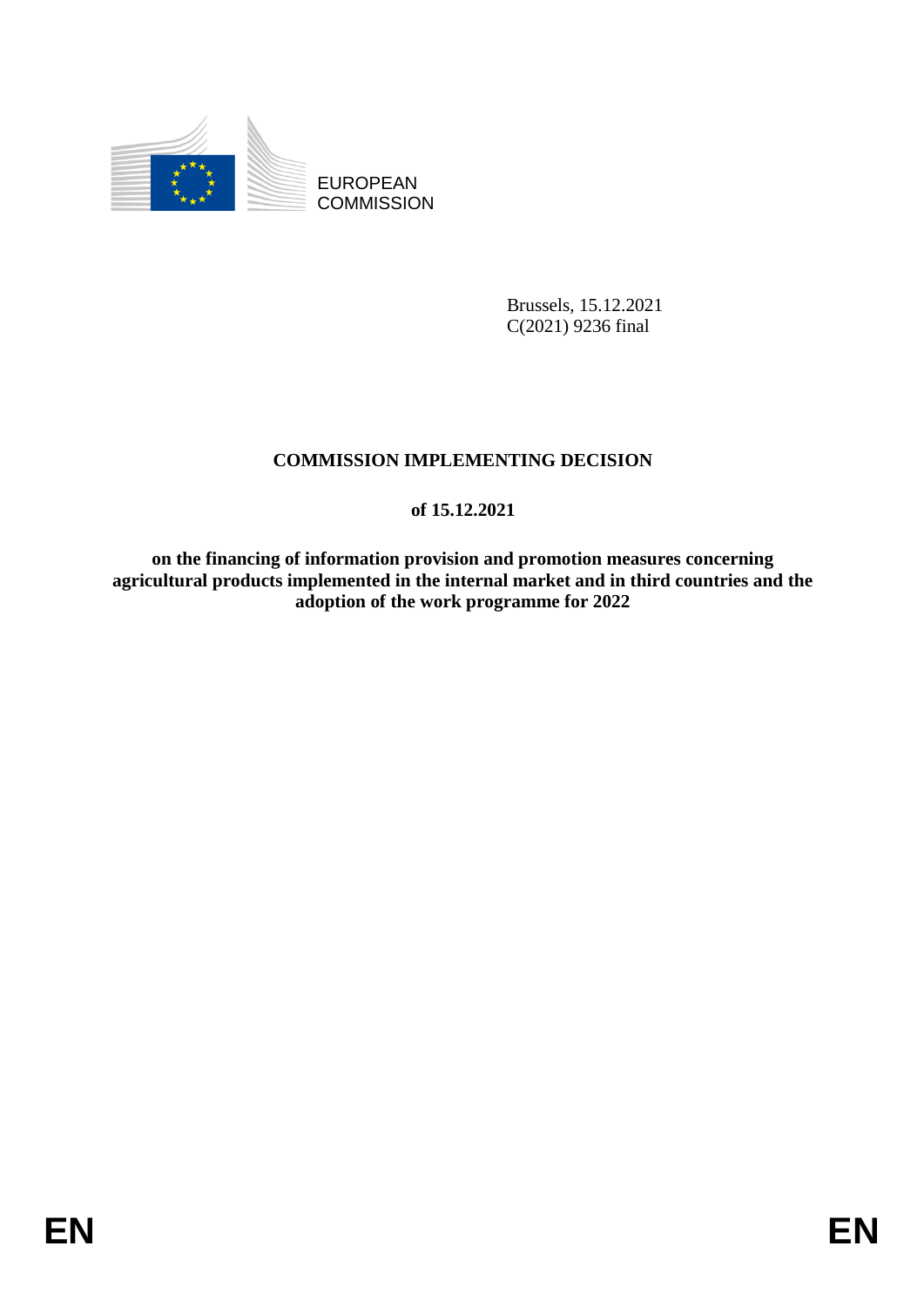### **COMMISSION IMPLEMENTING DECISION**

# **of 15.12.2021**

### **on the financing of information provision and promotion measures concerning agricultural products implemented in the internal market and in third countries and the adoption of the work programme for 2022**

#### THE EUROPEAN COMMISSION,

Having regard to the Treaty on the Functioning of the European Union,

Having regard to Regulation (EU) No 1144/2014 of the European Parliament and of the Council of 22 October 2014 on information provision and promotion measures concerning agricultural products implemented in the internal market and in third countries and repealing Council Regulation (EC) No  $3/2008<sup>1</sup>$ , and in particular Article 8 thereof,

Having regard to Regulation (EU, Euratom) 2018/1046 of the European Parliament and of the Council of 18 July 2018 on the financial rules applicable to the general budget of the Union, amending Regulations (EU) No 1296/2013, (EU) No 1301/2013, (EU) No 1303/2013, (EU) No 1304/2013, (EU) No 1309/2013, (EU) No 1316/2013, (EU) No 223/2014, (EU) No 283/2014, and Decision No 541/2014/EU and repealing Regulation (EU, Euratom) No 966/2012<sup>2</sup>, and in particular Article  $110(1)$  thereof,

Whereas:

- (1) Pursuant to Regulation (EU) No 1144/2014, both direct and shared management are to be used for the implementation of information provision and promotion measures.
- (2) Pursuant to Article 15(7) of Regulation (EU) No 1144/2014, the financing of simple programmes is implemented by the Member States under shared management.
- (3) Pursuant to Article 16(2) of Regulation (EU) No 1144/2014, the financing of multi programmes and measures on the initiative of the Commission is implemented by the Commission under direct management.
- (4) In order to ensure the implementation of the information provision and promotion measures, it is necessary to adopt the annual work programme which covers simple programmes, multi programmes and measures implemented on the initiative of the Commission.
- (5) Pursuant to Article 8 of Regulation (EU) No 1144/2014, the annual work programme shall comply with the general and specific objectives set out in Article 2. The objective listed under Article 2(2)(a) in particular, which is to increase awareness of the merits of Union agricultural products and of the high standards applicable to the production methods in the Union, can contribute to achieve the objectives of the farm to fork strategy.
- (6) For appropriations under direct management it is necessary to adopt a financing decision pursuant to Article 110 of Regulation (EU, EURATOM) 2018/1046, establishing detailed rules on financing decisions.

 $\mathbf{1}$  $\frac{1}{2}$  OJ L 317, 4.11.2014, p. 56.

<sup>2</sup> OJ L 193, 30.07.2018, p. 1.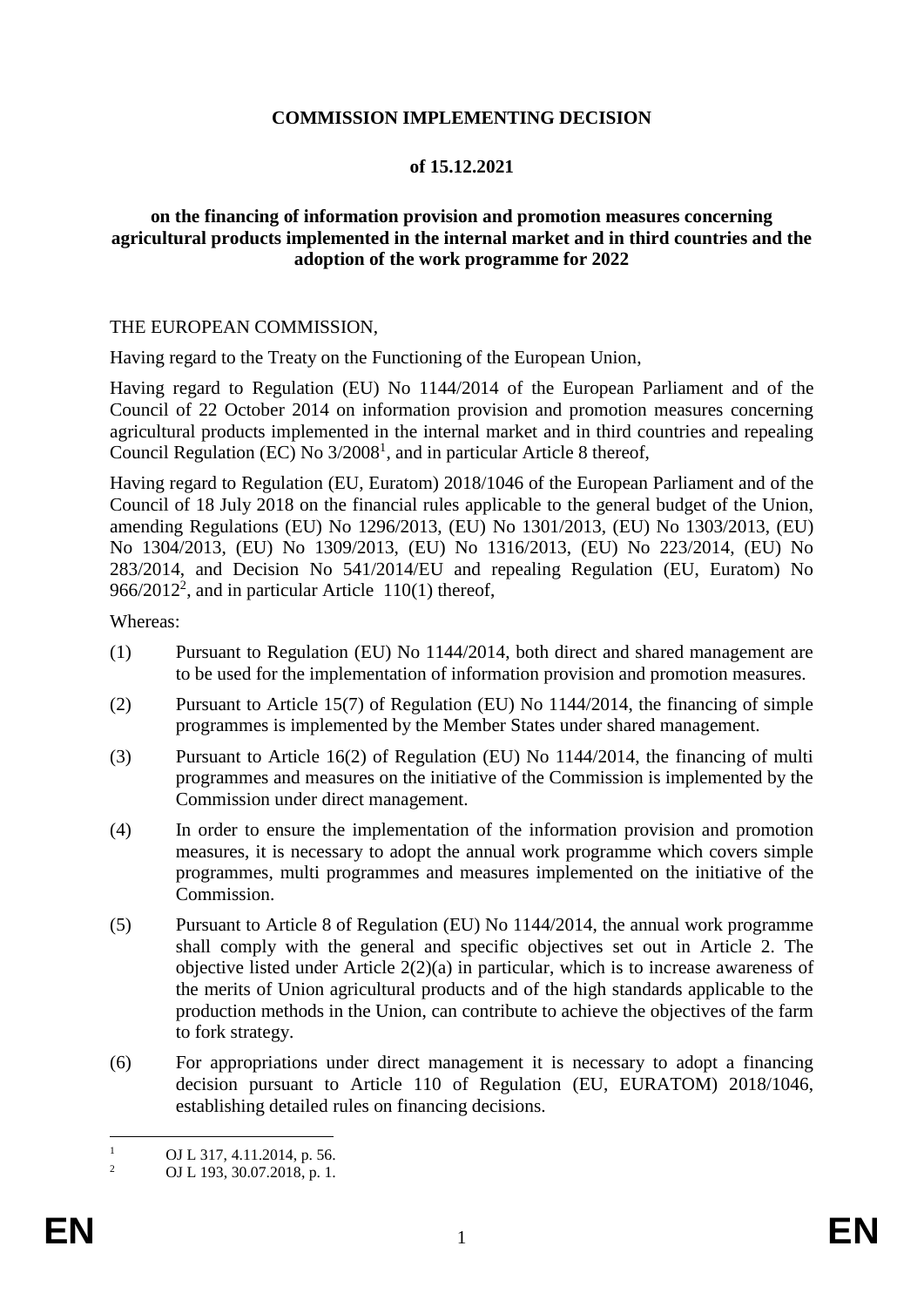- (7) The envisaged assistance is to comply with the conditions and procedures set out by the restrictive measures adopted pursuant to Article 215 TFEU.
- (8) For appropriations under direct management, it is necessary to allow for the payment of interest due for late payment as laid down in Article 116 of Regulation (EU, Euratom) 2018/1046.
- (9) For the purpose of the implementation of multi programmes and measures on the initiative of the Commission and in order to allow for flexibility in the implementation of the work programme, it is appropriate to allow changes which should not be considered substantial for the purposes of Article 110(5) of Regulation (EU, Euratom) 2018/1046.
- (10) The work programme has to provide for specific temporary arrangements to react to serious market disturbance or loss of consumer confidence as provided for in Article 8(1) of Regulation (EU) No 1144/2014. It is therefore necessary to make provision for the possibility of an additional call during the year, if required.
- (11) The Commission consulted the Civil Dialogue Group on Quality and Promotion and received contributions from stakeholders.
- (12) The Committee for the Common Organisation of the Agricultural Markets has not delivered an opinion within the time limit laid down by its chair,

HAS DECIDED AS FOLLOWS:

#### *Article 1*

#### *The work programme*

The work programme on the financing of the information provision and promotion measures concerning agricultural products implemented in the internal market and in third countries for 2022, as set out in the Annexes, is adopted.

For appropriations under budget line 08 02 03 03, this work programme shall constitute a financing decision within the meaning of Article 110 of Regulation (EU, Euratom) 2018/1046.

### *Article 2*

# *Union contribution for multi programmes and measures on the initiative of the Commission*

The maximum Union contribution for the implementation of multi programmes and measures on the initiative of the Commission for 2022 is set at EUR 96 900 000, and shall be financed from the appropriations entered in the budget line 08 02 03 03 of the general budget of the Union.

The appropriations provided for in the first paragraph may also cover interest due for late payment.

The implementation of this Decision is subject to the availability of the appropriations provided for in the draft general budget of the Union for 2022, following the adoption of that budget by the budget authority or as provided for in the system of provisional twelfths.